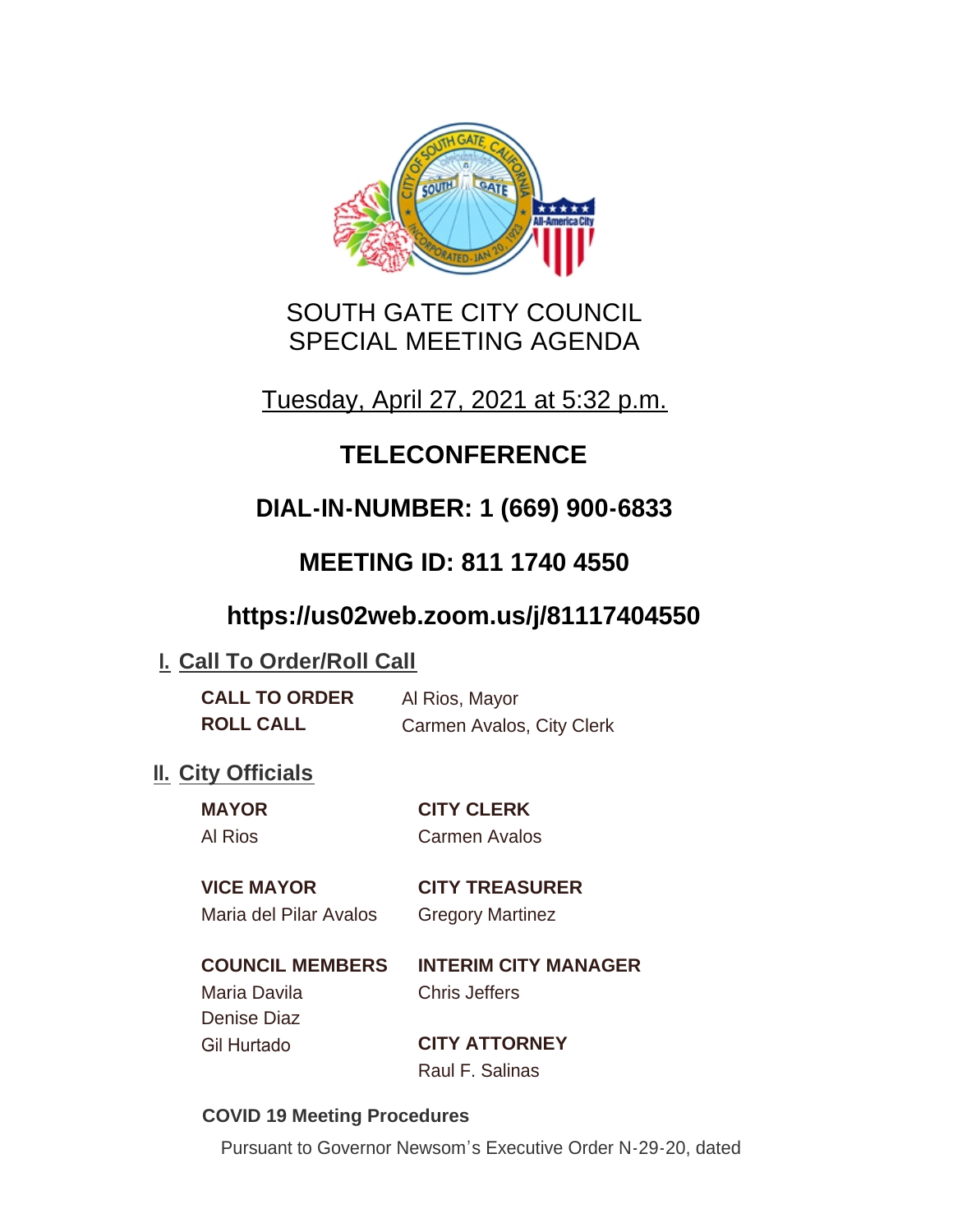March 17, 2020, members of the South Gate City Council, staff, and the public will participate in the April 27, 2021 meeting via a teleconference. To avoid exposure to COVID-19 this meeting will be held with City Council Members participating via teleconference by calling Dial-in-Number: 1 (669) 900-6833 and Meeting ID: 811 1740 4550 and https://us02web.zoom.us/j/81117404550

#### **Procedure for Participation:**

Any person wanting to participate may request to "speak" on an agenda item. Once acknowledged and authorized by the Mayor the person may speak. Alternatively, any person may submit comments on an item electronically by emailing cavalos@sogate.org. Submissions by email must be received *45 minutes* prior to the posted start time of the meeting if emailing subject/public comment. *All emails will be made part of the record, copies to City Council and filed.*

Subject line should read: **COMMENTS FOR ITEM \_\_\_\_\_, MEETING OF APRIL 27, 2021**.

Please note, you will enter the meeting muted, but if you want to comment on an Agenda Item or during the public comment portion of the Agenda, raise your hand or press \*9 at the appropriate time indicated by the Mayor. When you are selected to speak, you will hear that you are unmuted, this is the time to make your public comments. Your patience with these changes is appreciated as the City adjusts to new ways of conducting business during the COVID-19 pandemic. Thank you.

**Accessibility:** Reasonable accommodations for individuals with disabilities will be handled on a case-by-case basis and in accordance with the Americans with Disabilities Act and Governor Newsom's Executive Order N-29-20. Please call the Office of the City Clerk at 323.563.9510.

### **Meeting Compensation Disclosure III.**

Pursuant to Government Code Section 54952.3: Disclosure of compensation for meeting attendance by City Council Members is \$650 monthly regardless of the amount of meetings.

### **Closed Session: (ATTY) IV.**

#### **1. CONFERENCE WITH LEGAL COUNSEL – PENDING LITIGATION**

Pursuant to Government Code Section 54956.9(a), 54954.9(b)(3)(C)

- a. Gerardo Arguello v. County of Los Angeles, et al.
- b. Debra Collins v. City of South Gate, et al.
- c. Maria Guadalupe Morales v. County of Los Angeles, et al.
- d. Carlos Fernandez v. City of South Gate (WCAB)

Documents: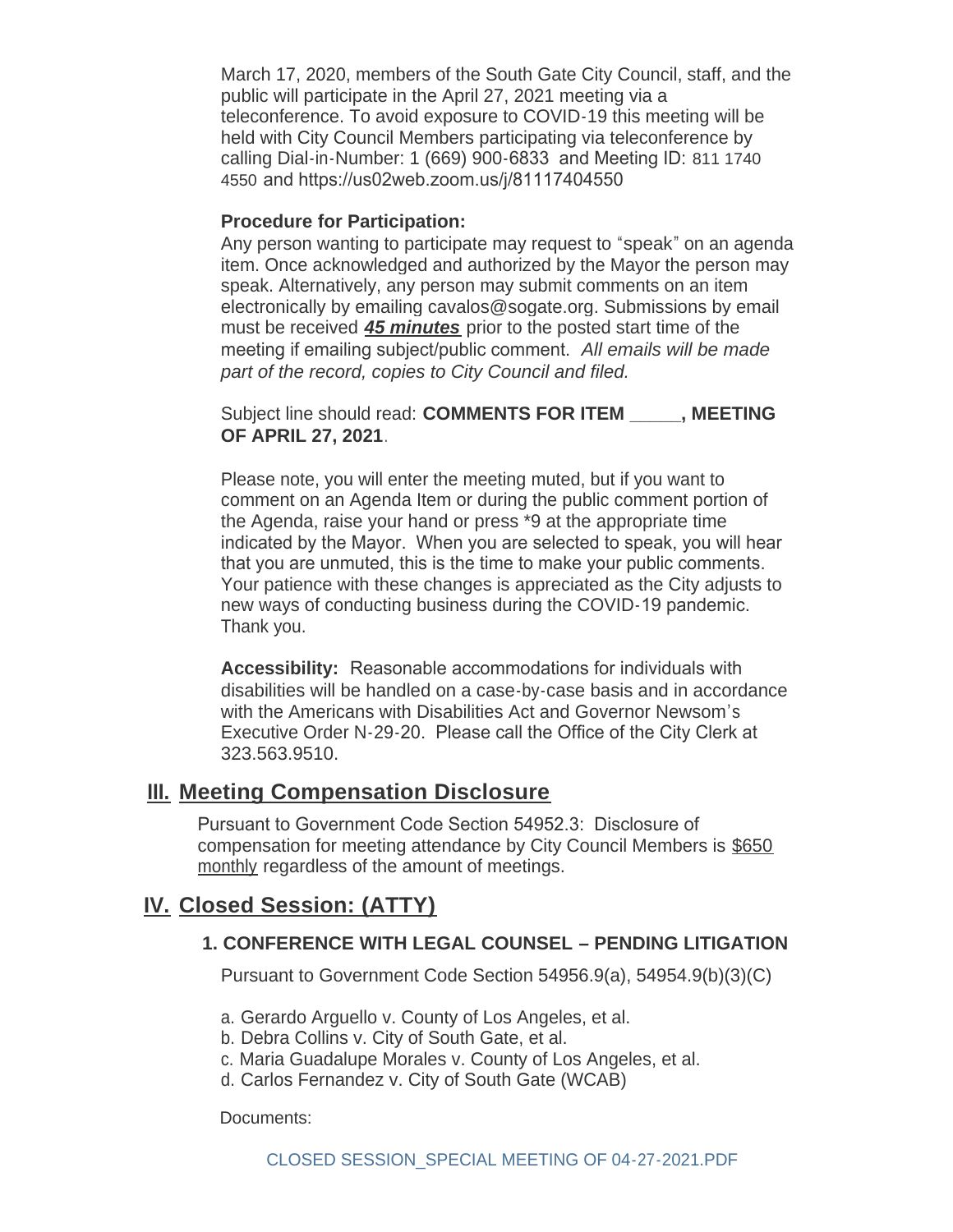## **Special Meeting Adjournment V.**

I, Carmen Avalos, City Clerk, certify that a true and correct copy of the foregoing Meeting Agenda was posted on April 21, 2021 at 4:26 p.m., as required by law.

Carmen Avalos, CMC City Clerk

Materials related to an item on this Agenda submitted to the City Council after distribution of the agenda packet are available for public inspection in the City Clerk's Office

> 8650 California Avenue, South Gate, California 90280 (323) 563-9510 \* fax (323) 563-5411 \* [www.cityofsouthgate.org](http://www.cityofsouthgate.org/)

In compliance with the American with Disabilities Act, if you need special assistance to participate in the City Council Meetings, please contact the Office of the City Clerk.

Notification 48 hours prior to the City Council Meeting will enable the City to make reasonable arrangements to assure accessibility.